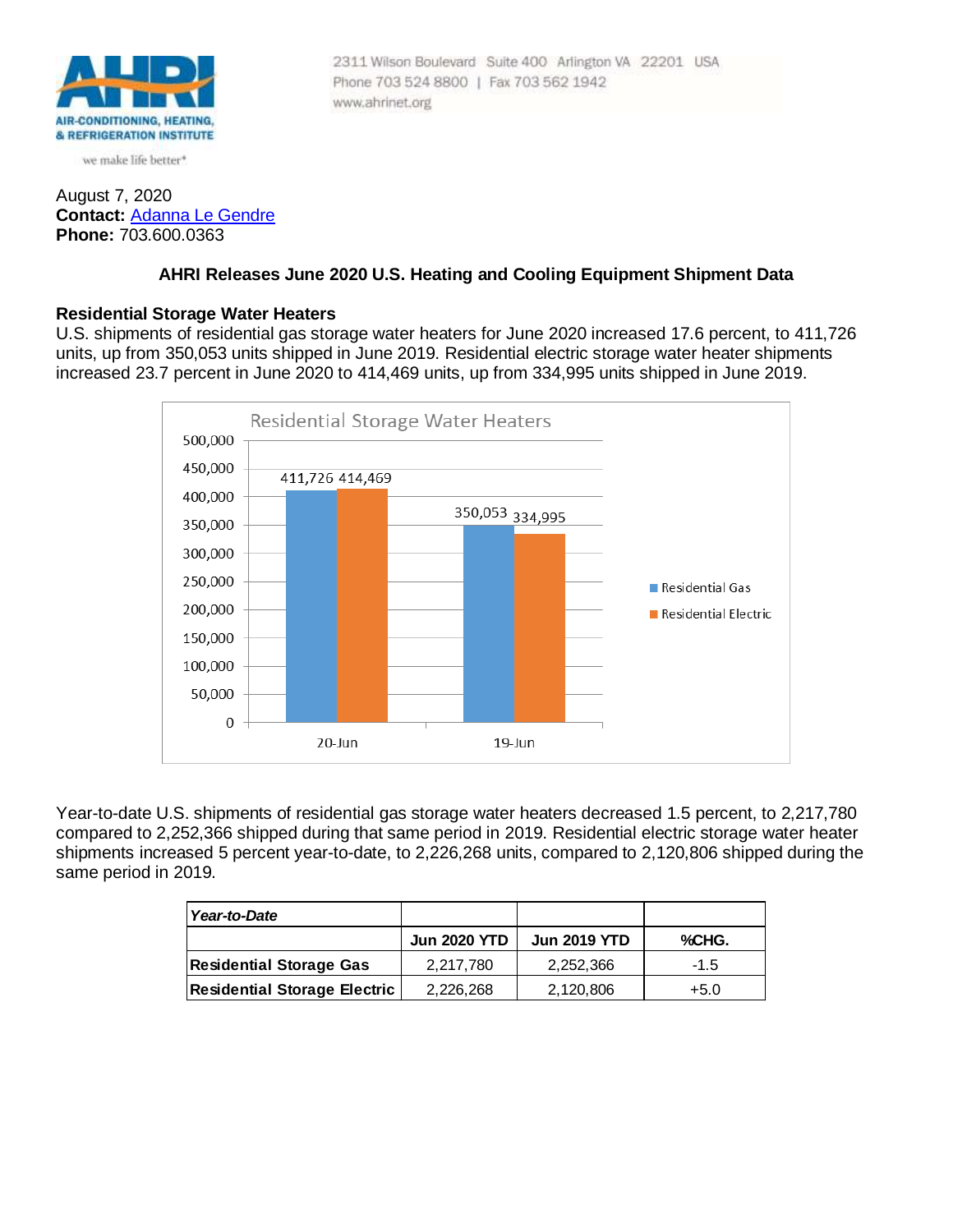# **Commercial Storage Water Heaters**

Commercial gas storage water heater shipments decreased 19.9 percent in June 2020, to 6,116 units, down from 7,638 units shipped in June 2019. Commercial electric storage water heater shipments decreased 15.5 percent in June 2020, to 11,286 units, down from 13,354 units shipped in June 2019.



Year-to-date U.S. shipments of commercial gas storage water heaters decreased 13.7 percent, to 39,867 units, compared with 46,211 units shipped during the same period in 2019. Year-to-date commercial electric storage water heater shipments decreased 10.1 percent, to 69,995 units, down from 77,828 units shipped during the same period in 2019.

| Year-to-Date                       |        |                           |         |
|------------------------------------|--------|---------------------------|---------|
|                                    |        | Jun 2020 YTD Jun 2019 YTD | %CHG.   |
| Commercial Storage Gas             | 39.867 | 46.211                    | $-13.7$ |
| <b>Commercial Storage Electric</b> | 69,995 | 77,828                    | $-10.1$ |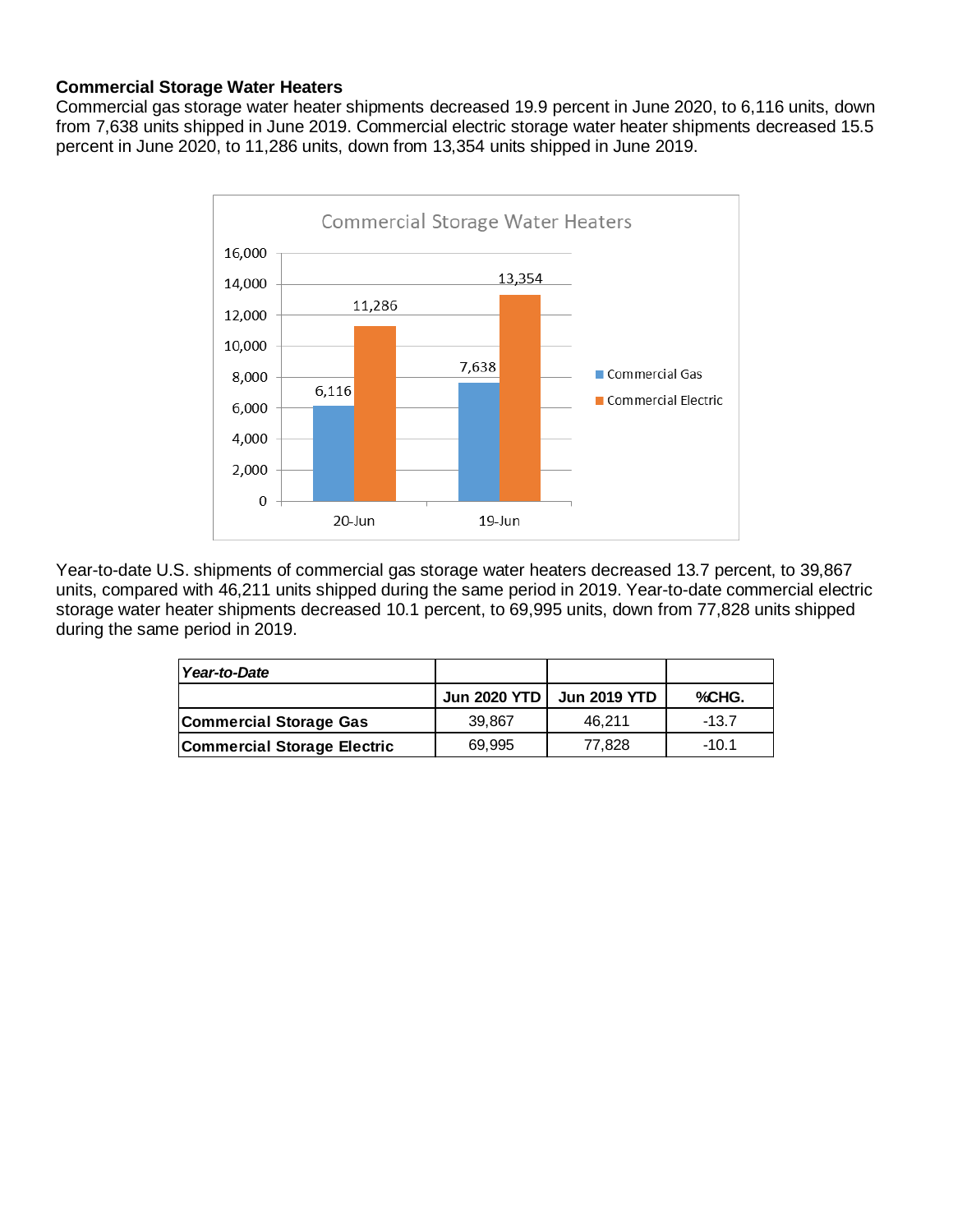# **Warm Air Furnaces**

U.S. shipments of gas warm air furnaces for June 2020 decreased 9.1 percent, to 321,509 units, down from 353,700 units shipped in June 2019. Oil warm air furnace shipments decreased 15.1 percent, to 2,180 units in June 2020, down from 2,568 units shipped in June 2019.



Year-to-date U.S. shipments of gas warm air furnaces decreased 21.7 percent, to 1,368,555 units, compared with 1,746,988 units shipped during the same period in 2019. Year-to-date U.S. shipments of oil warm air furnaces decreased 35 percent, to 10,934 units, compared with 16,813 units shipped during the same period in 2019.

| Year-to-Date                  |                     |                     |         |
|-------------------------------|---------------------|---------------------|---------|
|                               | <b>Jun 2020 YTD</b> | <b>Jun 2019 YTD</b> | %CHG.   |
| <b>Gas Warm Air Furnaces</b>  | 1,368,555           | 1.746.988           | $-21.7$ |
| <b>IOII Warm Air Furnaces</b> | 10.934              | 16,813              | $-35.0$ |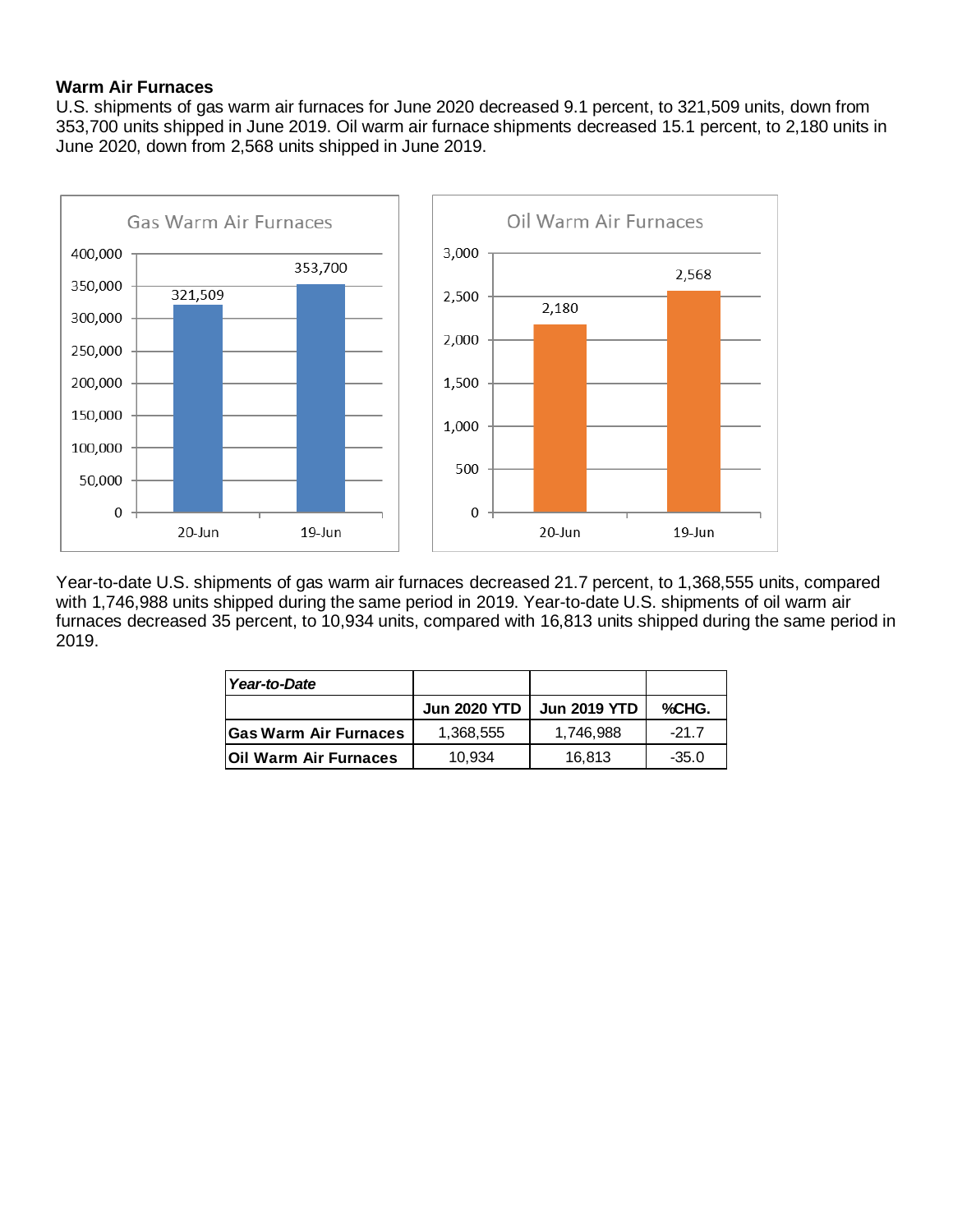# **Central Air Conditioners and Air-Source Heat Pumps**

U.S. shipments of central air conditioners and air-source heat pumps totaled 1,113,049 units in June 2020, up 3.8 percent from 1,071,932 units shipped in June 2019. U.S. shipments of air conditioners increased 5.3 percent, to 754,433 units, up from 716,424 units shipped in June 2019. U.S. shipments of air-source heat pumps increased 0.9 percent, to 358,616 units, up from 355,508 units shipped in June 2019.



Year-to-date combined shipments of central air conditioners and air-source heat pumps decreased 4.4 percent, to 4,475,871 units, down from 4,681,655 units shipped during the same period in 2019. Year-to-date shipments of central air conditioners decreased 4.1 percent, to 2,856,097 units, down from 2,978,788 units shipped during the same period in 2019. The year-to-date total for heat pump shipments decreased 4.9 percent, to 1,619,774, down from 1,702,867 units shipped during the same period in 2019.

| Year-to-Date                                 |                             |           |        |
|----------------------------------------------|-----------------------------|-----------|--------|
|                                              | Jun 2020 YTD   Jun 2019 YTD |           | %CHG.  |
| Air Conditioners & Heat Pumps Combined Total | 4.475.871                   | 4,681,655 | $-4.4$ |
| <b>Air Conditioners Only</b>                 | 2,856,097                   | 2,978,788 | $-4.1$ |
| <b>Heat Pumps Only</b>                       | 1,619,774                   | 1,702,867 | $-4.9$ |